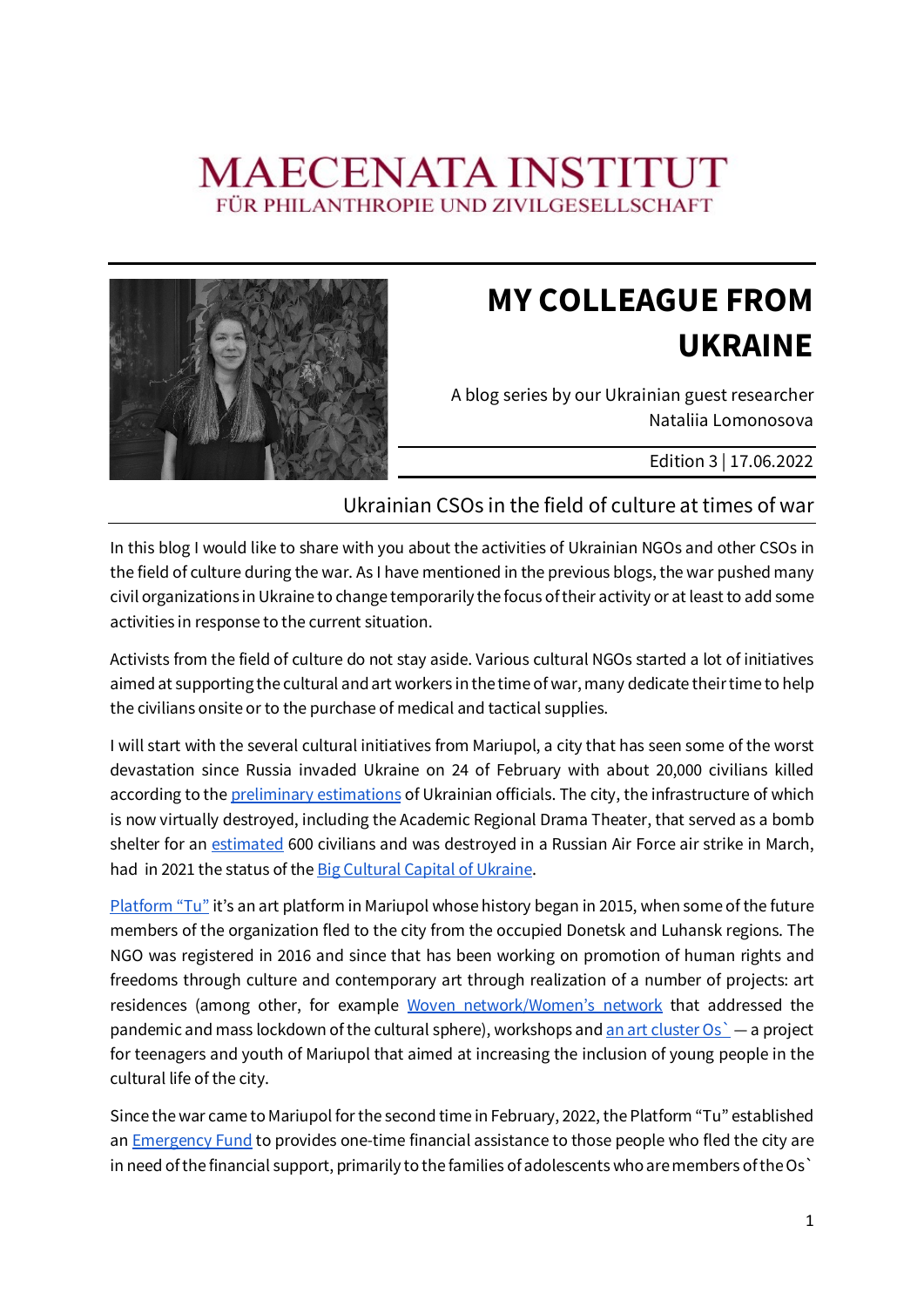art cluster, people who have got injured during the shelling or evacuation, people with disabilities, and families with children.

["Freefilmers"](http://freefilmers-mariupol.tilda.ws/eng) is a cinemovement and NGO, that promotes independent filmmaking in Ukraine, especially East Ukraine and decentralization of the cultural process. It also states its goal as "making films as alert and sensitive to the reality as possible and whose main focus is the human life and struggle for equality and freedom". Organization that cooperates with Platform "Tu" was born in Mariupol with some active members also living in other Ukrainian cities. Since the war started the team of "Freefilmers" whose members fled Mariupol and are now based in different cities got organized themselves to deliver various support that is not limited to the artists community only. Besides supporting the underground artists and queer activists affected by war on a horizontal basis of mutual aid, organization helps with the transportation of humanitarian aid, medical supplies, and equipment to the regions most affected by war, helps refugees with the transportation to get to the safer places, supports hospitals and volunteer centers. "Freefilmers" also collects [donations](https://help-freefilmers.network/?fbclid=IwAR3KKXM3HxRN7blm_Jy8CxQF_5z7GATwT_Ygcy8VJEzz8Yx3mPNJXtfOdzM#modal) to support these activities.

Moving towards central Ukraine, we should mention the cultural community center [Shelter+](https://shelter-plus.com/eng) which is based in the industrial city of Kryvyi Rih. This NGO sees its mission in "creation of an environment where people can feel free and safe, regardless of age, beliefs, nationality, social and financial status". Since 2020 [Shelter+](https://shelter-plus.com/eng) has conducted various projects in the field of art, sports, and civic education mostly for the children, teens and young people. Now the organization is turned into a volunteer hub that provides various assistance to internally displaced people, including short-term accommodation and psychological support; supply the people in need and orphanages in Kryvyi Rih and nearby cities as well as in occupied towns and villages of the Kherson region with the medicine, food kits etc. Besides that, Shelter+ organizes evacuation of people with disabilities and their families and helps them to find a place to stay that would fit their specific needs in other countries. Shelter+ is work is also unter financed by [donations](https://shelter-plus.com/give/eng).

A large number of cultural organizations that are located in Kyiv have also reoriented their work because of the challenges the war has brought.

For example, so did th[e Kyiv Contemporary Music Days](https://en.kcmd.eu/) — an NGO from the field of music. Since 2015 it has conducted hundreds of lectures and master classes for composers and musicians as well as for the wider audience, many international festivals and concerts of chamber, orchestral, electroacoustic music. Organization sees its mission in nourishing the musician's community, developing the ecosystem of modern academic music and creating new formats and opportunities for art education, professional interaction and creative realization of artists. After the war started, this NGO [created a fund](https://en.kcmd.eu/support/) to support classical musicians, especially elderly musicians and musicians with disabilities, those musicians who lost their jobs and those who needed to flee from Ukraine. This support includes provision of the most basic needs such as ensuring a basic standard of living and security: food, medicine, and housing as well as one-time financial assistance. Besides that, this organization tries to help musicians to keep their music practice going by giving small financial support so they could buy an inexpensive instrument in case of loss and to maintain their instruments in a proper condition.